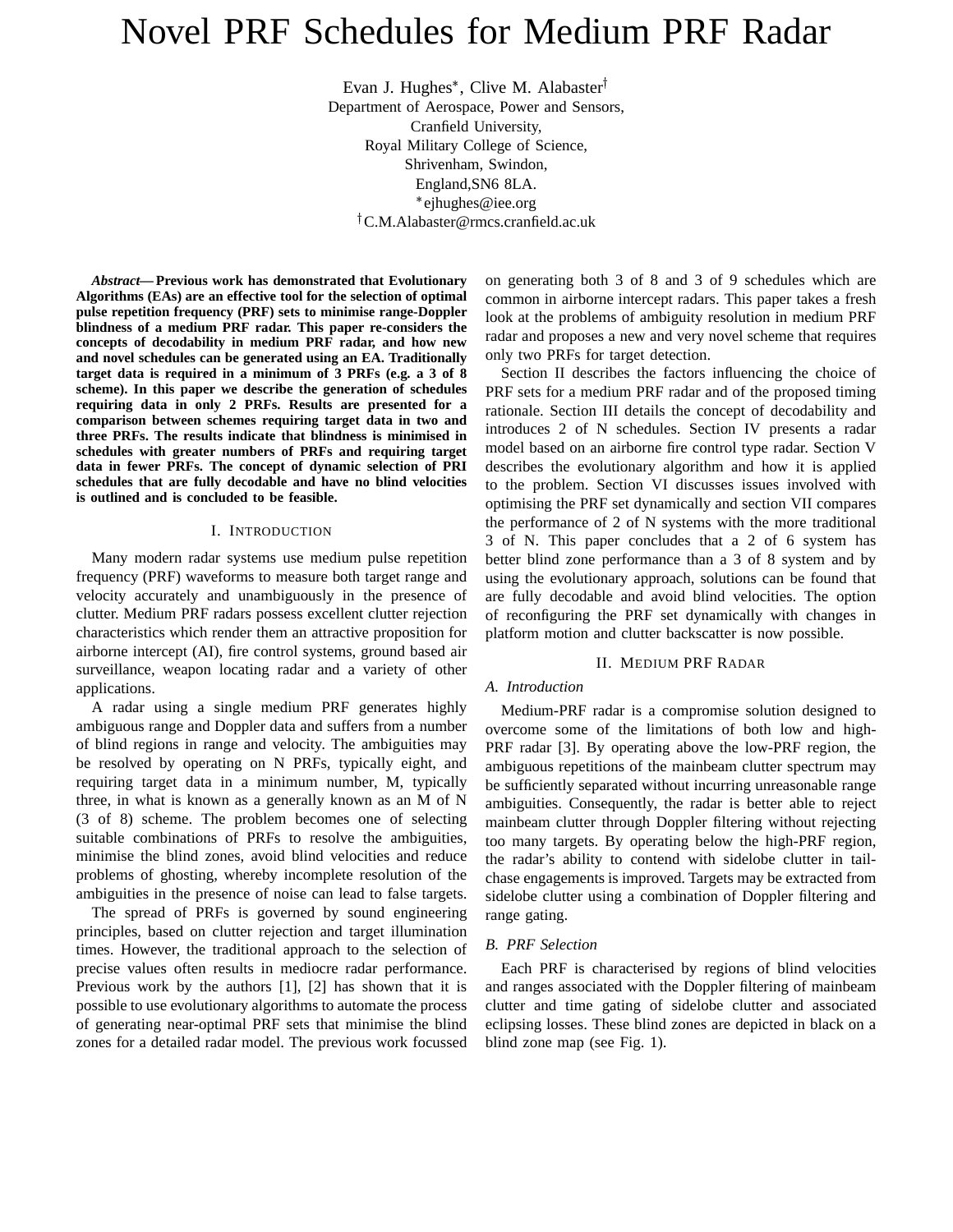Multiple bursts of pulses are required in order to perform target detection and to resolve range and Doppler ambiguities. This is achieved by transmitting a number of PRFs within the dwell time on target and sequentially measuring and comparing the ambiguous information received from every PRF. All the eight PRFs from a 3 of 8 system must be able to be transmitted within the dwell time, with each PRF burst having 64 pulses (64-point FFT) and a short period of time in which to change over PRFs.

The positions of blind zones vary with PRF, therefore, by applying suitable PRFs in a multiple-PRF detection scheme, not only may range and Doppler ambiguities be resolved, but also the blind zones may be staggered to improve target visibility. Ground clutter returns received through the antenna sidelobes may be strong enough to overwhelm weak target signals, consequently blind ranges tend to worsen with increasing range.

In the blind zone map of Fig. 1, the black shading represents zones where fewer than M PRFs are clear and, hence, where the radar is totally blind. The grey shading represents the nearblind zones where exactly M PRFs are clear. White regions represent zones where (M+1) or more PRFs are clear.

The selection of PRFs in a medium PRF set is therefore based on the following:

- 1) A spread of values which enable the resolution of range and velocity ambiguities,
- 2) the minimisation of blind zones,
- 3) removal of totally blind velocities,
- 4) ensuring that the duty cycle yields the desired average transmitted power,
- 5) constraints imposed by the practical issues of system timings, e.g. transmitter duty cycle giving an upper bound on the allowable PRF, and average PRI being constrained by the target illumination time [4].

The finer the timing resolution of the PRIs, the greater the number of PRIs within the search space. This in turn increases the complexity of finding an optimum PRF set but also improves the performance of that optimum solution.

Since the minimisation of blind zones is influenced by the signal to clutter ratio, it is imperative to have a reliable model or data on the nature of the clutter. The exact clutter characteristics are likely to be scenario specific and so one must either operate using a PRF set appropriate to averaged conditions or optimise the PRF set dynamically. In section VI we consider the latter.

## III. BASIS OF 2 OF N DECODING

### *A. Decodability*

Previous research into extending 3 of N methods [1], [2] have described autonomous methods for determining optimum 3 of N schedules. In general the decodability of M of N medium PRF waveforms requires (1)  $\&$  (2) to be satisfied for all combinations of M PRFs in the set of N, where LCM is the lowest common multiple,  $R_{\text{max}}$  is the maximum range and  $D_{\text{max}}$  is the maximum Doppler bandwidth.

$$
LCM(PRI1, PRI2, ..., PRIM) \ge \frac{2R_{\text{max}}}{c}
$$
 (1)  
\n
$$
LCM(PRF1, PRF2, ..., PRFM) \ge D_{\text{max}}
$$
 (2)

For airborne applications, low-PRF operation with  $M = 1$ will satisfy (1), but not (2). For high-PRF operation,  $M = 1$ will satisfy  $(2)$ , but not  $(1)$ . For limited ranges of range and Doppler, (1) & (2) can be satisfied with  $M = 1$ , for example in Battlefield Surveillance Radar. In the general case,  $M = 1$ does not satisfy both (1) & (2), therefore  $M > 1$  is required.

## *B. 2 of* % *vs. 3 of* %

The minimum number of PRFs in which target data is required in order to resolve range and velocity ambiguities is, strictly, two. 2 of N schedules require PRFs for which every combination of 2 from the N used satisfy  $(1)$  &  $(2)$ . This is feasible if the PRI resolution is very fine since this results in a large number of PRIs / PRFs between the maximum and minimum limits and makes the decodability requirements of (1) & (2) easier to satisfy. Relatively coarse PRI resolution of one range cell, which is typical of many current systems, may prevent 2 of N schedules satisfying  $(1)$  &  $(2)$  and so data is required in a third PRF. This study assumes PRI resolution of 10ns and so 2 of N schedules are viable.

As  $M$  is increased, both the probability of detection and probability of false alarm reduce. As  $N$  increases, it becomes harder to transmit the  $N$  PRFs within the dwell time on the target. The more degrees of freedom are available  $(N - M)$ , the better the blindzone performance that can be achieved and the greater the number of targets that can be resolved unambiguously.

#### IV. THE RADAR MODEL

A radar model based on an airborne fire control type application was derived to trial the fitness of PRF sets. The model assumes 10GHz operation, 64-point FFT processing, linear FM pulse compression achieving a compression ratio of 14 and that platform motion compensation is applied. The maximum target velocity with respect to the ground was taken as 1500 m/s and the maximum range was taken to be 185 km (100 nmi). These and other operational characteristics are summarised in Table I. It is intended that the model should be representative of the types currently in service or about to enter service. Clutter was modelled and resulted in a requirement to reject mainbeam clutter and ground moving targets over a band  $\pm 1.67$ kHz. Simulations were performed against a 5m<sup>2</sup> target and result in considerable blindness at long ranges due to overwhelming sidelobe clutter. Blindness is mapped for signal-to-clutter ratio less than 1. Larger targets are less easily swamped by sidelobe clutter and detection is maintained at greater ranges.

We envisage conventional range gating into  $0.5 \mu s$  periods (=compressed pulse width) by virtue of ADC sampling periods of  $0.5 \mu s$ . Since the PRIs are quantised in multiples of 10ns, the last sample period (range cell) is not likely to be coincident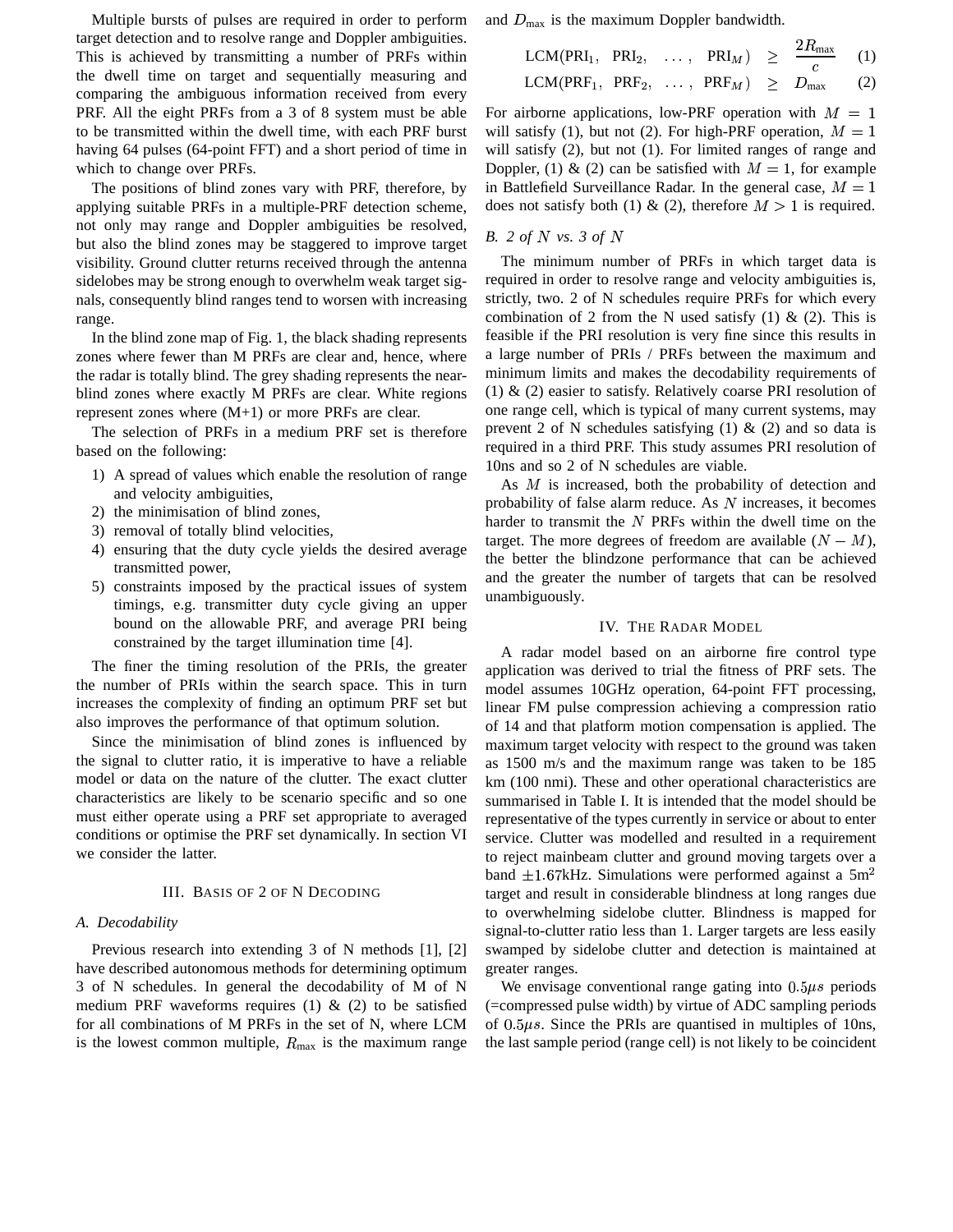TABLE I SUMMARY OF THE RADAR MODEL'S CHARACTERISTICS

| <b>Value</b>             |
|--------------------------|
| $10 \text{ GHz}$         |
| $35 \mu s$               |
| 150 $\mu$ s              |
| $7 \text{ }\mu\text{s}$  |
| $0.5 \mu s$              |
| Linear FM 2 MHz chirp    |
| 64 hins                  |
| 75m                      |
| 15 range cells           |
| Variable (0.2 peak)      |
| 3.9 <sup>°</sup>         |
| $60^\circ$ /s            |
| $25 \text{ m/s}$         |
| $\pm$ 1.67 kHz           |
| $\pm 100$ kHz (1500 m/s) |
| 185.2 km (100 nmi)       |
| $-20 dB$                 |
| $5 \text{ m}^2$          |
|                          |

with the end of the receiving period, in the general case. Therefore, little target energy is likely to reside in the last range cell and the  $P_d$  in this cell will be degraded. During the transmitted pulse the ADC would be reset. Samples 1 to 14 coincide with the  $7\mu s$  transmitted pulse and so are blanked. Sample 15 coincides with the transmit to receive changeover period and is also blanked. The receiver is finally opened by the beginning of the  $16<sup>th</sup>$  sample period giving a total receiver blanking time of  $7.5\mu s$ . The first range cell therefore coincides with ADC sample period 16. Echoes received within the first or last 13 range cells will be partially eclipsed due to the overlap of the uncompressed echo (duration of  $7\mu s$ ) with the receiver blanking period (=  $7.5\mu s$ ). Thus the SNR and hence the  $P_d$  will degrade over the last 13 range cells of the receiving period and will start low but gradually improve over the first 13 range cells. Nevertheless very large targets may be detectable within the last few range cells. Currently, blind ranges are calculated on the basis of blindness extending throughout samples 1 to 29 (the beginning of the transmitted pulse to  $7.5\mu s$  after the end of the transmitted pulse). Various alternative protocols could be considered such as sharing the same blind range between the end of one receiving period and the start of the next. Whilst the optimisation process will yield different PRFs, their total blind zone performance is not likely to differ significantly from those found by the current scheme.

## V. EVOLUTIONARY ALGORITHMS AND THEIR APPLICATION TO THE PROBLEM

#### *A. Introduction*

Evolutionary Algorithms are optimisation procedures which operate over a number of cycles (generations) and are designed

to mimic the natural selection process through evolution and survival of the fittest [5]. A *population* of potential PRF sets is maintained by the algorithm. Each potential PRF set is represented by one *chromosome*. This is the genetic description of the solution and may be broken into  $N$  sections called *genes*. Each gene represents a single PRF. The three simple operations found in nature; natural selection, mating and mutation are used to generate new chromosomes and therefore new potential solutions.

Each chromosome is evaluated at every generation using an *objective function* that is able to distinguish good solutions from bad ones and to score their performance. With each new generation, some of the old chromosomes are removed to make room for the new, improved offspring. Despite being very simple to code, requiring no directional or derivative information from the objective function and being capable of handling large numbers of parameters simultaneously, evolutionary algorithms can achieve excellent results.

The radar model accepts a chromosome from the evolutionary algorithm and decodes it into a set of PRIs. Operational parameters are passed to the clutter model, which in turn returns clutter data. A blind zone map is created and target visibility is determined. The raw visibility data is then passed back to the evolutionary algorithm as the objective value to drive the evolutionary process. A new generation of potential PRFs is then produced and the process repeated.

Each chromosome forms a trial solution to the problem and consists of a set of N genes that lie in the interval  $[0, 1)$ . These genes are then decoded into a PRI schedule, which is then used within a radar model to assess the schedule's quality and to ensure that the schedule meets certain constraints. For a 2 of N system, the chromosome is transformed into a PRI set by first generating a set,  $P$ , containing all possible choices of PRI (11501 in the example in this paper). The first PRI is chosen as the  $i^{th}$  PRI with i given by the total number of available PRIs ( $||P||$ ) multiplied by the value of the first gene, giving a choice of 1 in 11501. The PRI chosen is removed from the set  $P$ . The remaining set  $P$  is now checked and any PRIs that are not decodable in both range and Doppler with the first PRI chosen are removed from the set  $P$ . Any PRIs that would also lead to a blind velocity are also pruned. The second and subsequent PRIs can now be chosen similarly, given the reduced set of  $P$ , and reducing the set accordingly after choosing each PRI. This process will ensure that the PRI set is fully decodable. If  $||\mathcal{P}|| = 0$  before all the PRIs are chosen, the objective is set to be totally blind.

The objective function provides a measure of how well an individual performs in the problem domain [5]. In this case, the objective function is the total area of the blind zone map (in metres Hertz) with  $M+1$  or more PRFs clear. The decoding process has already ensured that the PRF set is fully decodable with reduced ghosting and no has blind velocities.

## *B. Summary*

The maximum transmitter duty cycle (20% ) constrains the maximum acceptable PRF to be 28.57kHz. The width of the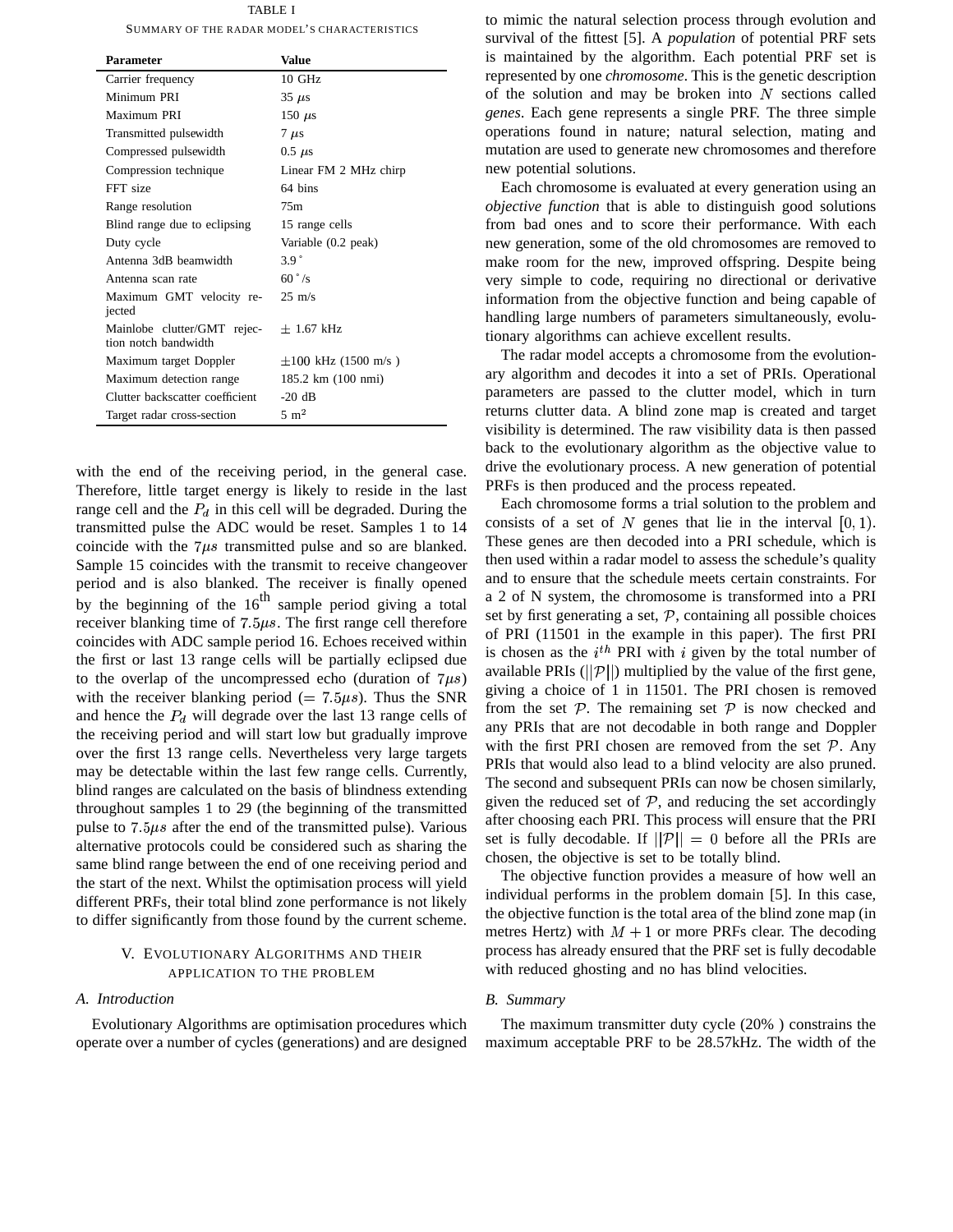mainbeam clutter rejection notch  $(\pm 1.67 \text{kHz})$  constrains the minimum PRF to be 6.67kHz, allowing the clutter to occupy up to a maximum of half the PRF. The PRI constraints, combined with the chromosome transformation algorithm means all PRI sets are decodable, retain good target visibility and are not prone to blind velocities. Repeated generations of the evolutionary algorithm optimisation process continue to refine target visibility by minimising blind zones.

## VI. DYNAMIC SELECTION OF OPTIMAL PRF SETS

It has been demonstrated [1], [2] that an evolutionary algorithm can be used to identify optimal or near optimal PRI sets for the MPRF radar system. As the position and extent of the sidelobe clutter lines change with altitude, azimuth and elevation scan angle and anticipated target size, so must the PRF set to be transmitted in order to keep blind zones under control and to a minimum, possibly focusing the optimisation to reduce blind zones in specific regions to a minimum too.

As the platform conditions (for altitude and pitch etc.) change relatively slowly while the radar is in operation, the evolutionary algorithm can be used to select a new average PRF set every few seconds to account for changing altitude and velocity. With optimisation of the current code and the fact that decodable 2 of N schedules can be generated more quickly than 3 of N schedules, optimisation in real time is imminent.

On-line optimisation during each scan or even burst-to-burst (i.e. dwell-to-dwell) may be possible with future processing capabilities. Not only will dynamic optimisation provide the best performance in terms of blindzones, but will also improve resistance to detection by ESM systems and interruption or deception by countermeasures.

For optimum performance a good model of sidelobe clutter is required in order to establish the locations of the sidelobe clutter lines. It may be possible to use previous returns to estimate the true clutter distribution, and therefore use shortterm measured data to form the clutter information for the different PRIs in the dynamic optimisation process.

## VII. COMPARISON OF  $2$  OF  $N$  AND  $3$  OF  $N$  SCHEDULES

# *A. Blind Zone Performance*

To assess the comparative performance of different PRI set schemes, representative trials have been performed using the radar model. One hundred trials of each method have been performed using an EA and near optimal PRI sets have been generated (for further details of the EA and radar model see [2]). Each trial used a population of 50 for 100 generations.

All blindness statistics are based on visibility in less than M+1 PRFs and include blindness due to overwhelming sidelobe clutter and the first blind range (along the bottom of the map) and the first blind velocity (up the left hand side of the map). Table II summarises the results.

It is clear that 2 of 7 is better than 3 of 9. The 2 of 6 schedule is better than 3 of 8 but worse than 3 of 9. The 2 of 5 schedule is becoming quite blind. The constraint for blind velocity removal is particularly harsh in the 2 of 5 case

TABLE II TABLE COMPARING BLINDZONE PERFORMANCE OF DIFFERENT  $M$  of  $N$ SCHEMES (100 TRIALS EACH). FIGURES SHOW PERCENTAGE BLIND FOR EACH SCHEDULE

| M of N   | Min % | $Max\%$ | Mean % | Median % | $\sigma$ % |
|----------|-------|---------|--------|----------|------------|
| $2$ of 5 | 66.10 | 66.73   | 66.43  | 66.44    | 0.1434     |
| 3 of 8   | 58.37 | 59.91   | 59.01  | 59.02    | 0.2803     |
| $2$ of 6 | 56.35 | 57.70   | 57.12  | 57.18    | 0.3316     |
| 3 of 9   | 53.74 | 55.02   | 54.46  | 54.51    | 0.2656     |
| 2 of 7   | 48.90 | 50.24   | 49.46  | 49.54    | 0.3437     |
| 2 of 8   | 44.13 | 45.21   | 44.59  | 44.57    | 0.2296     |

and restricts the performance of the 2 of 5 system severely. Decodability is simplest to achieve in a 2 of 5 system.



Fig. 1. Blind zone map for best 3 of 8 solution, 5  $m^2$  target

Figure 1 shows the blind zone map for the best 3 of 8 solution found. This solution represents the most common MPRF schedule. Table III shows the PRIs used, the mean PRI, mean duty cycle and range-Doppler area that is blind. For the radar model used and a 3 of 8 schedule, the mean PRI must be less than  $100.4\mu s$  (assuming 65ms dwell time and 1.7ms lost per PRI in change over). It is clear that the mean PRI of the optimised set is lower than the limit at  $88.77\mu s$ . The mean PRI identified could either be used with a scan rate of  $66.0\degree$ /s, or dead time / built-in-test could be added at the end of the set of PRIs, as is used in many current radar systems. Often the scan rate is determined by subsequent processing but with phased array technology becoming more available in airborne systems, the pressure to allow a variable scan rate is increasing.

Figure 2 shows the blind zone map for the best 2 of 6 solution found. This solution gives fewer blind zones than the 3 of 8 solution, yet has two fewer PRIs. Table IV details the limits on mean PRI for different MPRF schedules. It is clear that the mean PRI could be much higher for a 2 of 6 schedule,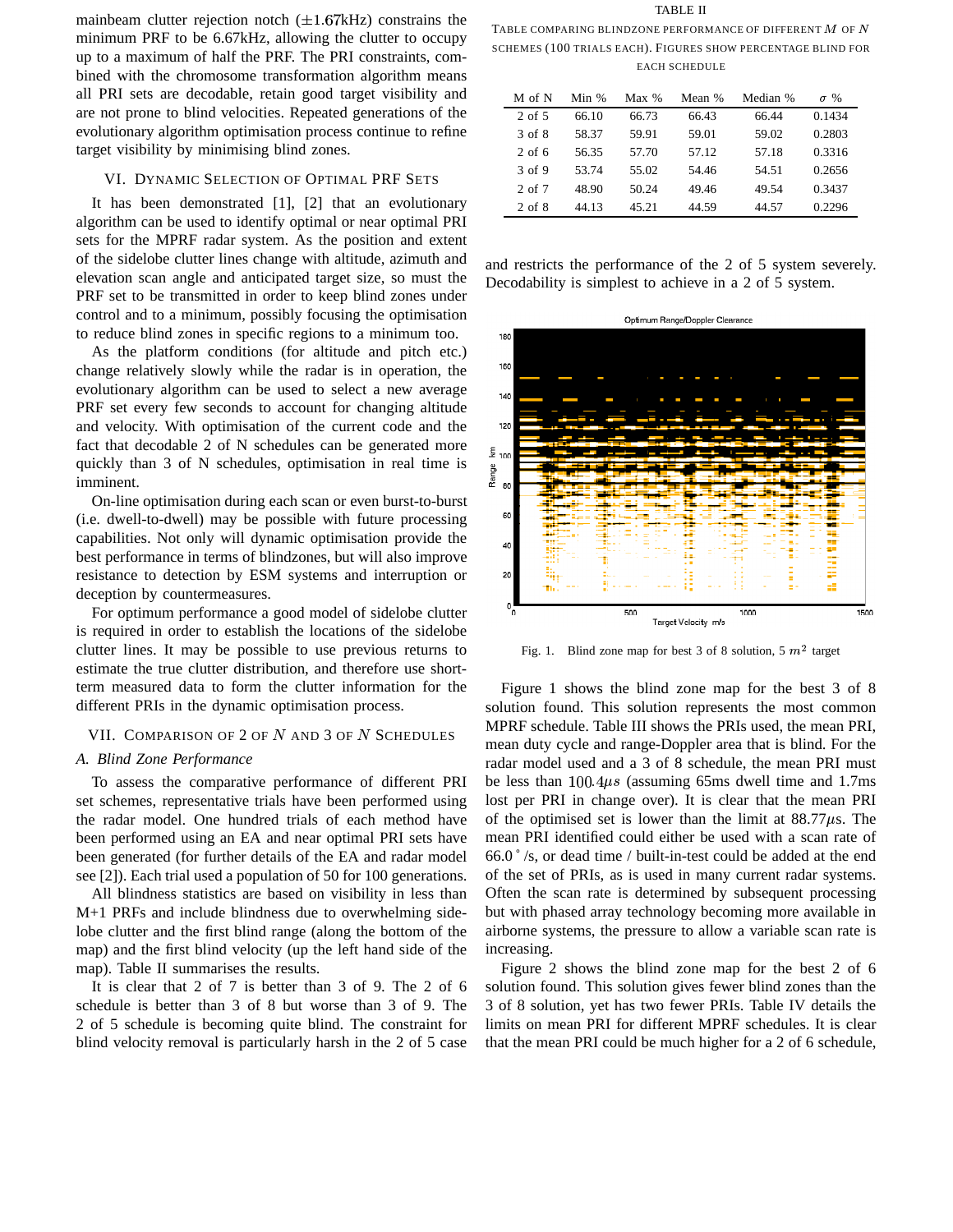TABLE III PRI SET FOR BEST 3 OF 8 STRATEGY  $(\mu s)$ 

| 63.11 69.97 77.07 81.31 90.06 99.90 109.75 119.00 |                |
|---------------------------------------------------|----------------|
| Mean PRI                                          | $88.77\mu s$   |
| Mean duty cycle                                   | 7.89 %         |
| Peak duty cycle                                   | 11.09 %        |
| Min range/Doppler blindness (m.Hz)                | $1.0629e + 10$ |

TABLE IV

RANGE OF MEAN PRI LIMITS FOR DIFFERENT SCHEDULES

| Schedule | Mean PRI      |  |
|----------|---------------|--|
| M of 6   | $142.7\mu s$  |  |
| M of 7   | $118.5\mu s$  |  |
| M of 8   | $100.4 \mu s$ |  |
| $M$ of 9 | $86.3\mu s$   |  |



Fig. 2. Blind zone map for best 2 of 6 solution, 5  $m<sup>2</sup>$  target

allowing a wider range of PRIs to be chosen. Table V shows the PRIs used, the mean PRI, mean duty cycle and range-Doppler area that is blind. By chance, the near-optimal set found has a relatively low mean PRI of  $88.87\mu s$ , giving a total dwell time of 44.3ms, rather than the maximum 65ms. Most of this saving is because only six PRF changeover times need to be accommodated. The mean PRI identified could be used with a scan rate of 88.0 ˚ /s.

Figure 3 shows the blind zone map for the best 2 of 7 solution found. This solution gives fewer blind zones than the 3 of 9 solution detailed in [2], yet again has two fewer PRIs. Again it is clear that the mean PRI could be higher for a 2 of 7 schedule, allowing a wider range of PRIs to be chosen. Table VI shows the PRIs used, the mean PRI, mean duty cycle and range-Doppler area that is blind. The mean PRI gives a total dwell time of 57.3ms, compared to the maximum 65ms. The mean PRI identified could be used with a scan rate of 68.0  $\degree$  /s.

TABLE V PRI SET FOR BEST 2 OF 6 STRATEGY  $(\mu s)$ 

| 64.04 74.53 83.03 92.07 100.75 118.80              |                              |
|----------------------------------------------------|------------------------------|
| Mean PRI                                           | $88.87 \text{ } \mu\text{s}$ |
| Mean duty cycle                                    | 7.88 %                       |
| Peak duty cycle                                    | 10.93%                       |
| Min range/Doppler blindness $(m.Hz)$ 1.0571 $e+10$ |                              |

TABLE VI

PRI SET FOR BEST 2 OF 7 STRATEGY  $(\mu s)$ 

| 73.55 81.03 89.76 99.42 109.50 116.46 140.17 |               |
|----------------------------------------------|---------------|
| Mean PRI                                     | $101.41\mu s$ |
| Mean duty cycle                              | 6.90%         |
| Peak duty cycle                              | 9.52 %        |
| Min range/Doppler blindness (m.Hz)           | $9.2137e+9$   |



Fig. 3. Blind zone map for best 2 of 7 solution, 5  $m<sup>2</sup>$  target

Figure 4 shows the blind zone map for the best 2 of 8 solution found. This solution gives far fewer blind zones than the 3 of 8 solution, yet again has the same number of PRIs. Table VII shows the PRIs used, the mean PRI, mean duty cycle and range-Doppler area that is blind. The mean PRI gives a total dwell time of 64.5ms and the mean PRI identified could be used with a scan rate of 60.49 ˚ /s. It is clear that the optimisation has exploited the mean PRI limit to the full.

# *B. Detection Performance*

For a 2 of  $N$  system, the probability of detection is higher than 3 of N as only 2 PRIs require a detection. The function for probability of detection and false alarm for  $M$  of  $N$  and in the absence of targets is given in  $(3)$  &  $(4)$ .

$$
P_{d_{\text{MofN}}} = \sum_{i=M}^{N} {}^{N}C_{i} P_{d}{}^{i} (1 - P_{d})^{N-i}
$$
 (3)